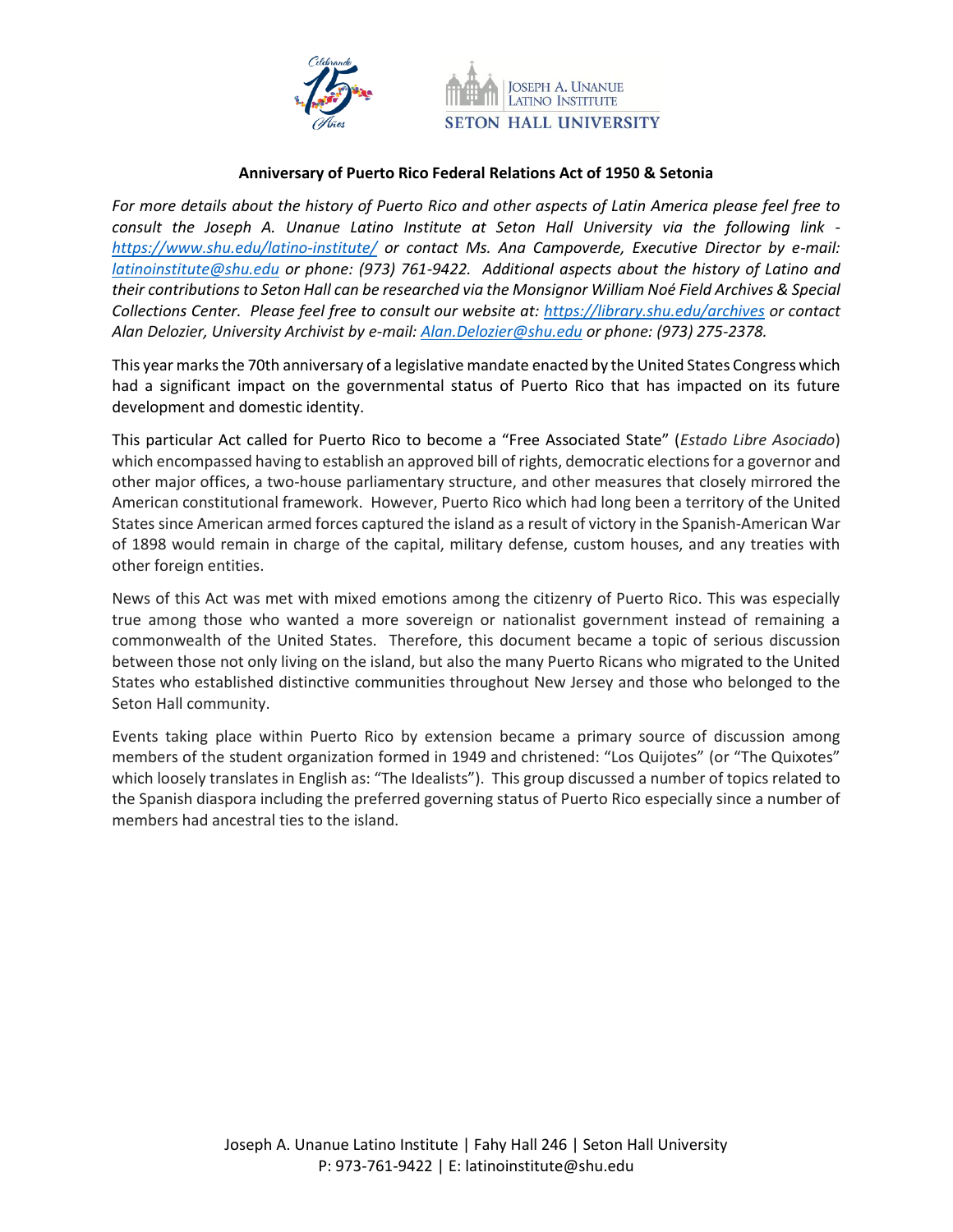

**JOSEPH A. UNANUE** LATINO INSTITUTE **SETON HALL UNIVERSITY** 





.<br>First row: G. Joseph, W. Fuller, F. Villamil, R. Douglas, J. Doudy, V. Ga.<br>row: G. Haggerry, R. Silvertman, J. Miller, T. Harris, R. Ruffus.



The "Los Quijotes" Club, 1950 *Galleon* (Seton Hall Yearbook)

Beyond club-centered debate taking place in real time. Retrospective analysis would move forward on campus especially with the creation of the Puerto Rican Institute (later renamed the Joseph A. Unanue Latino Institute) in 1974 and an early course offering entitled: "Peoples' of Puerto Rico History past and Present" among other instances of educational and political science dialogue.

For documentary perspective, more details on the 1950 code of law can be found as an electronic resource available through the Seton Hall University Libraries catalog . . .

[http://eds.b.ebscohost.com/eds/detail/detail?vid=5&sid=c0c06d97-6e90-47b4-a3ef-](http://eds.b.ebscohost.com/eds/detail/detail?vid=5&sid=c0c06d97-6e90-47b4-a3ef-9e67391081cb%40pdc-v-sessmgr01&bdata=JkF1dGhUeXBlPXNzbyZzaXRlPWVkcy1saXZl#AN=sth.on1055033622&db=cat00991a)[9e67391081cb%40pdc-v](http://eds.b.ebscohost.com/eds/detail/detail?vid=5&sid=c0c06d97-6e90-47b4-a3ef-9e67391081cb%40pdc-v-sessmgr01&bdata=JkF1dGhUeXBlPXNzbyZzaXRlPWVkcy1saXZl#AN=sth.on1055033622&db=cat00991a)[sessmgr01&bdata=JkF1dGhUeXBlPXNzbyZzaXRlPWVkcy1saXZl#AN=sth.on1055033622&db=cat00991a](http://eds.b.ebscohost.com/eds/detail/detail?vid=5&sid=c0c06d97-6e90-47b4-a3ef-9e67391081cb%40pdc-v-sessmgr01&bdata=JkF1dGhUeXBlPXNzbyZzaXRlPWVkcy1saXZl#AN=sth.on1055033622&db=cat00991a)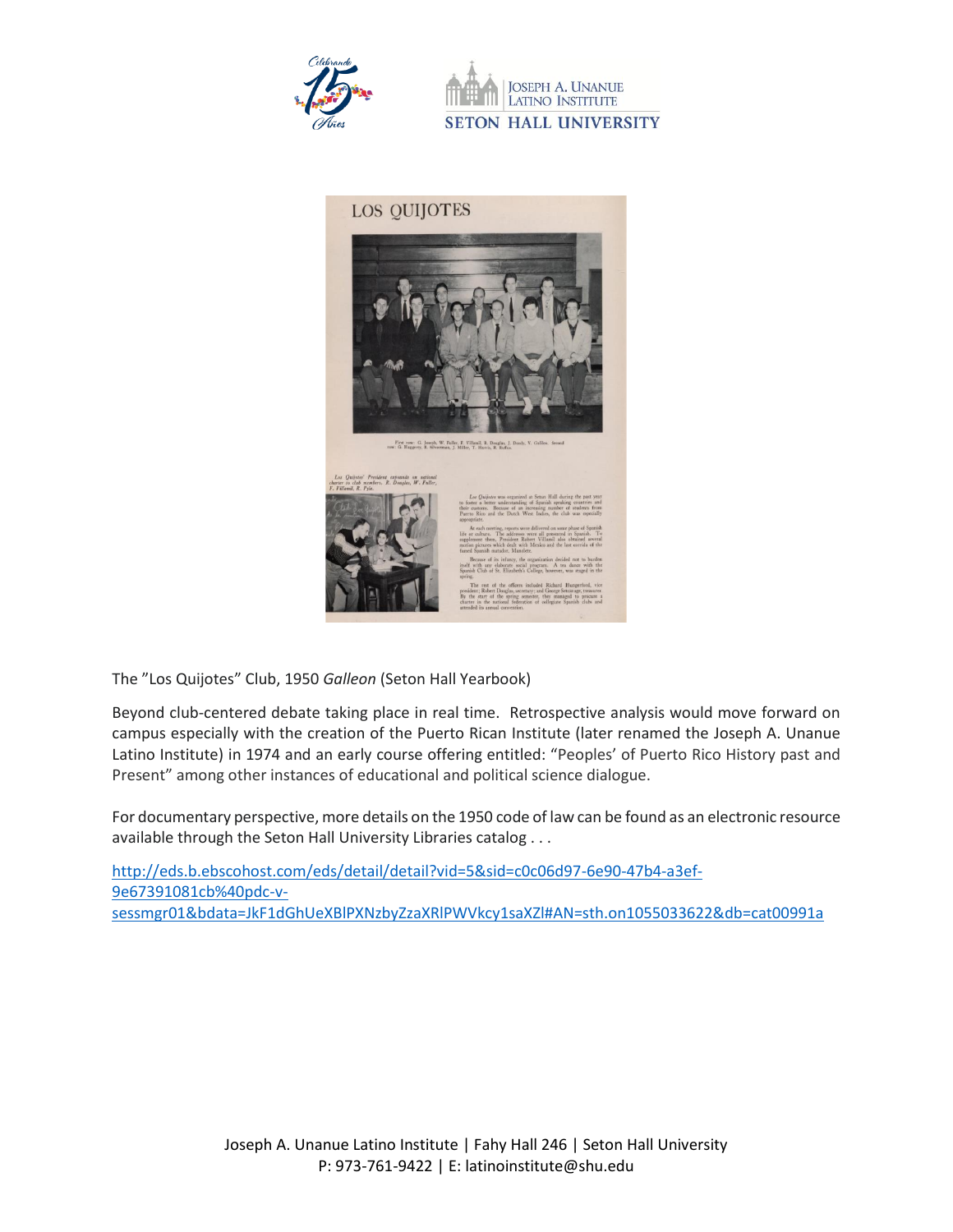

**LATINO INSTITUTE SETON HALL UNIVERSITY** 



Trina Padilla de Sanz (c. 1939)

In regard to primary source and unique holdings related to the Puerto Rican experience with select materials on the early 1950s within this land are part of the Trina Padilla de Sanz Papers housed within the Monsignor William Noé Field Archives & Special Collections Center at Seton Hall University. This compilation is celebrates the work of Ms. De Sanz who remains a noted figure in Puerto Rican history to the present day. This abstract provides an overview of this resource for the benefit of our research community: "*From the Collection:* The Trina Padilla de Sanz papers date from 1845 to 1968, with the majority of records dating from 1902 to 1957, and document the life and literary career of Puerto Rican poet, writer, suffragist, and composer Trina Padilla de Sanz. The collection consists mostly of correspondence, original manuscripts, and printed works and also contains a small number of photographs and and family papers."

Within the perspective of the early 1950s, correspondence with Luis Muñoz Marin the first democratically elected governor of Puerto Rico, Gabriela Mistral, the first Latin American to win the Nobel Prize in Literature, and prominent leaders José A. Amadeo and Antonio Ayuso Valdivieso along with many others. More information on the de Sanz Papers can be found via the following links . . .

Finding Aid - ArchivesSpace <https://archivesspace-library.shu.edu/repositories/2/resources/187>

eReposiotry <https://scholarship.shu.edu/padilladesanz/>

Archives & Special Collections Center Blog Articles <https://blogs.shu.edu/archives/?s=de+Sanz>

Additional data points on Puerto Rico and the overall scope of Central and South American life can be found within the following information page dedicated to this region and the overall Latino experience